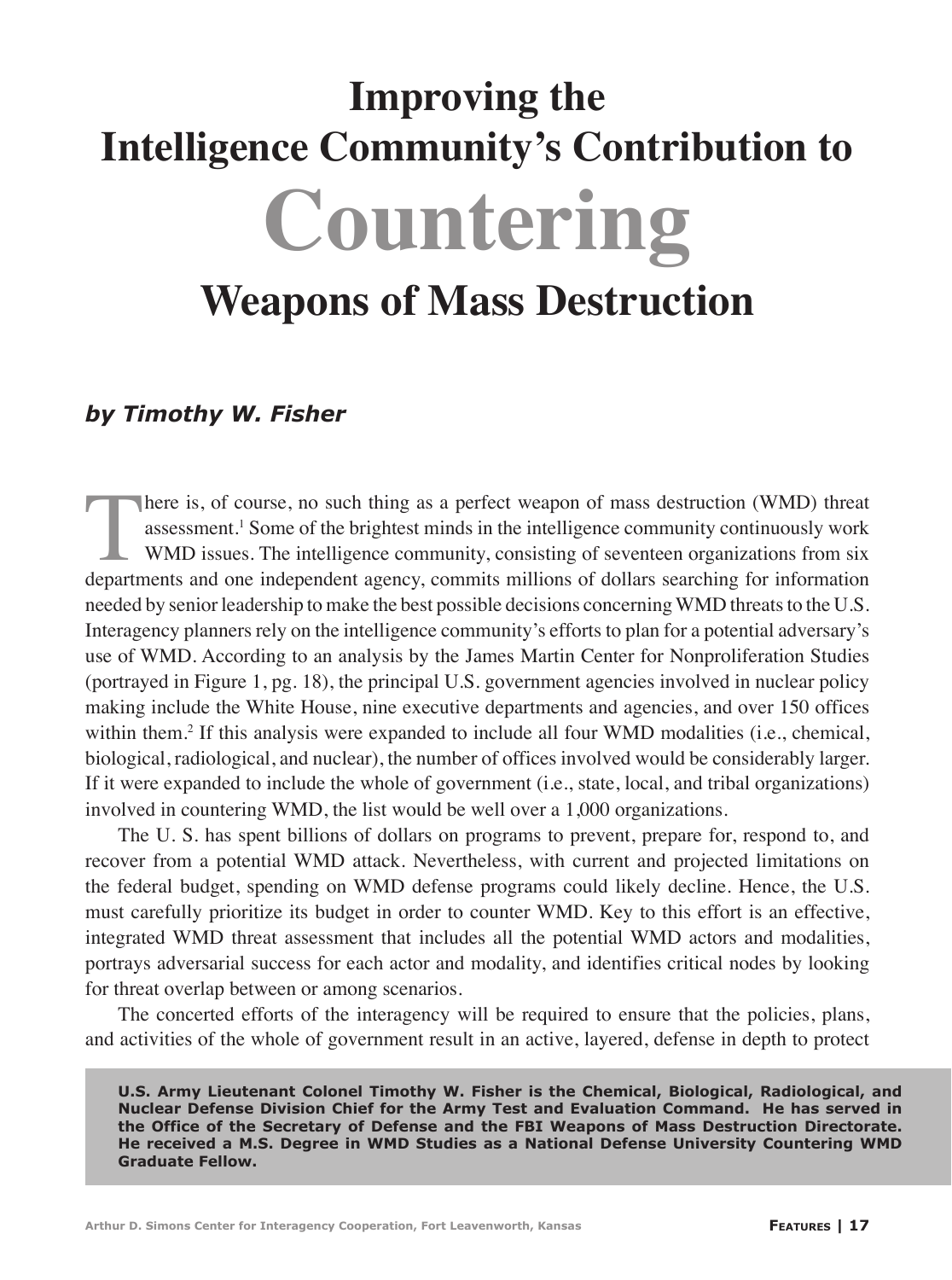

**Figure 1. Principal U.S. government agencies involved in nuclear policy**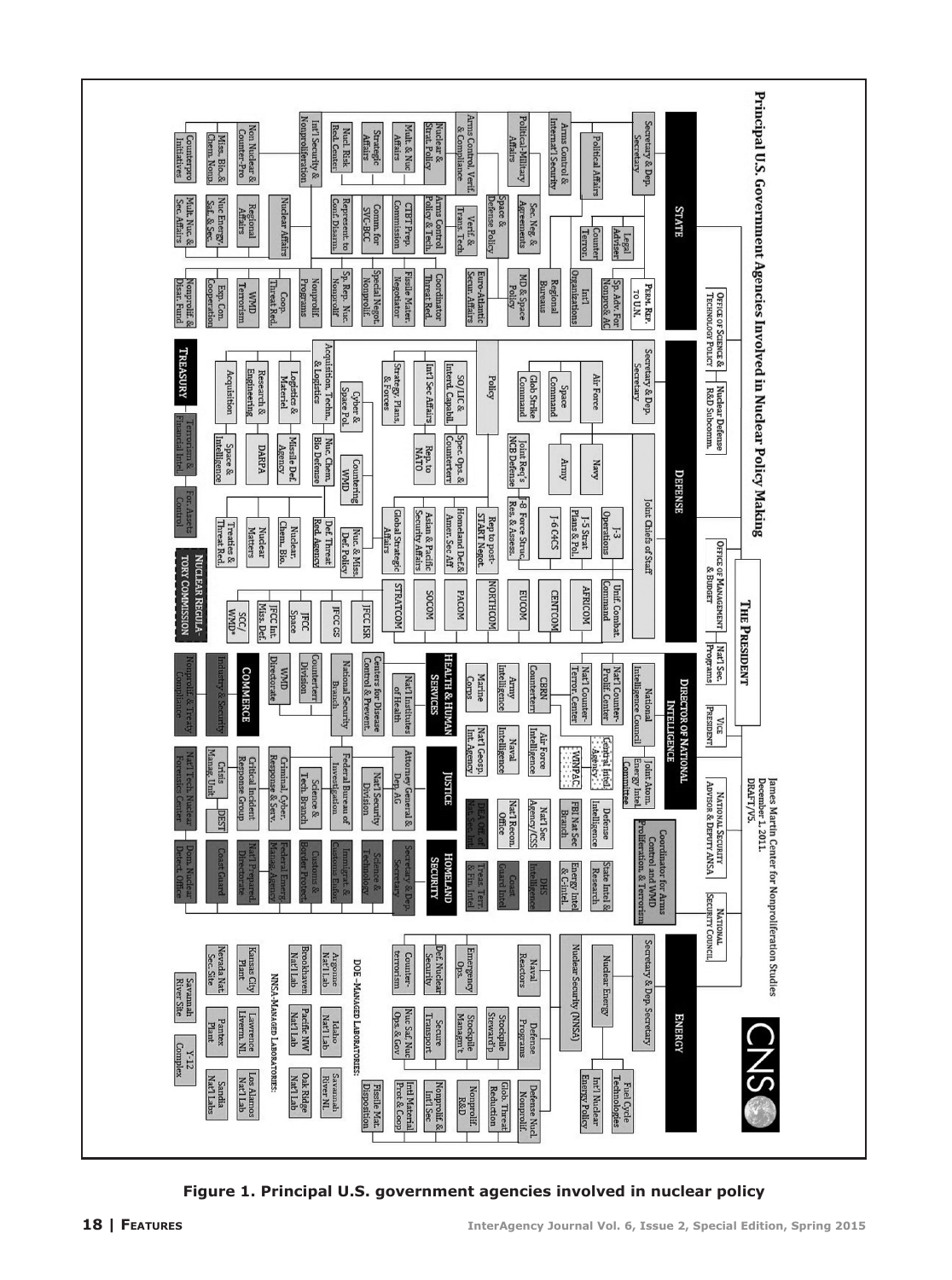the nation from the threat of WMD. Anything short of high-fidelity integration will result in seams and boundaries between disparate and non-complementary agency plans that could be exploited by a WMD-armed adversary.

## **Defining WMD**

At the root of any successful whole-ofgovernment approach to assessing the WMD threat, there must exist a shared understanding of the term WMD. At present, the definition of the term WMD varies greatly depending on the source.<sup>3</sup> For example, the United Nations defined WMD in 1948 as chemical, biological, radiological, and nuclear weapons or future weapons with similar effects.<sup>4</sup> The Department of Defense defines WMD in terms of the four modalities "chemical, biological, radiological, or nuclear weapons capable of a high order of destruction or causing mass casualties..." excluding separable delivery systems.<sup>5</sup> Federal law further expands the definition of WMD by including high explosives.<sup>6</sup> The argument presented in the present study defines WMD as chemical, biological, radiological, and nuclear weapons and includes activities of both state and non-state actors. This delimitation has much to offer, as it includes all traditionally recognized forms of WMD and can be expanded or contracted as technological advancements might indicate without requiring the reconceptualization of the underlying project.

### **Defining an "Integrated WMD Threat Assessment"**

An "integrated WMD threat assessment" is an intelligence product that incorporates a broad array of information from all available sources into a single picture. It is a compilation of both known and unknown WMD information, showing all the steps necessary for an adversary's employment of WMD against the U.S. or its interests. It cannot end at the point of "known" adversary intelligence, but must continue through successful employment of a WMD. It includes open-source information, classified information, and technical information and fuses this information together to create a comprehensive understanding of the adversary's activities. It includes the people

**At the root of any successful whole-of-government approach to assessing the WMD threat, there must exist a shared understanding of the term WMD.**

(leadership, technical experts, populations vulnerable to exploitation, and organizations necessary to employ a WMD); infrastructure (medical, industrial, research institutions, communication, transportation, storage, and financial institutions); resources (funding, materials, facilities, precursors, seed stock, process equipment, and delivery systems); and information (internet, academia, libraries, industry, and governmental resources) necessary to create a WMD event. It starts with one actor and shows how that one actor successfully implements a WMD attack. It then adds other actors until all of the actors are included that either have or could produce WMD. The compilation of these pathways will encompass a variety of activities across the globe. This integrated assessment must define what each adversary would target, what modality each is most likely to use against a specific target, and what each might hope to achieve by executing or threatening a WMD attack. Because the assessment portrays success, it does not rely solely on known information. It accounts for looking past the next step and allows those using the assessment to account for an adversary's attempts to surprise the U.S. Collectively, this broad survey of threat information provides an extensive look at the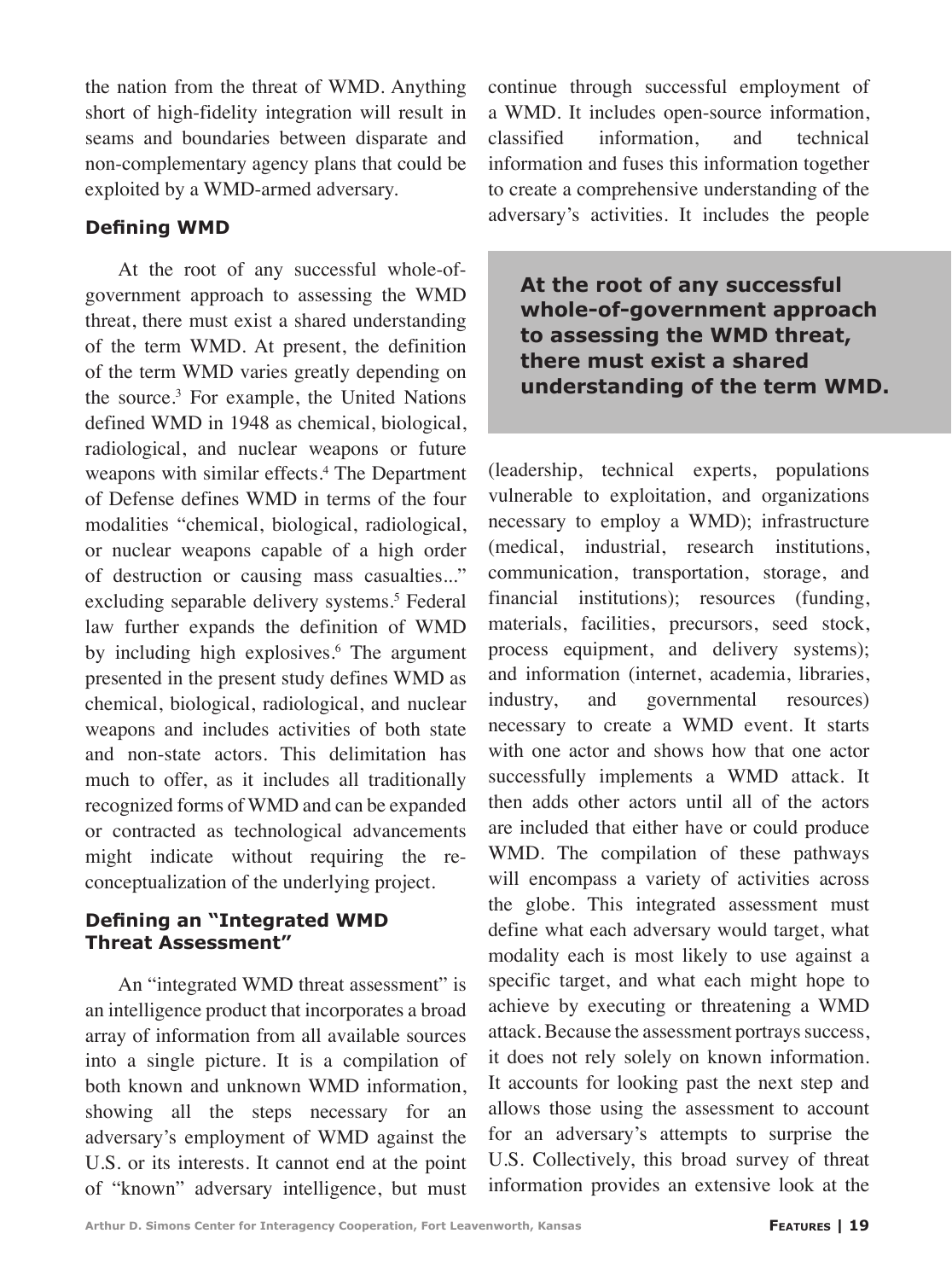threat that will enable the development of a properly-layered WMD defense. However, this much is clear: The integrated WMD threat assessment thus described is not possible even with the thorough integration of the intelligence community; it requires the integration of the interagency community as well.

**Contrary to popular belief, WMD attacks are not easy to perform, and they are not simply random events.**

#### **Impediments to Obtaining Accurate WMD Threat Assessments**

Contrary to popular belief, WMD attacks are not easy to perform, and they are not simply random events. A WMD attack or even the threat of an attack is the product of an adversary's concerted efforts to achieve specific political objectives. However, because of the near universal condemnation of WMD, it is hardly surprising that states and non-states would go to great lengths to hide their WMD-related efforts. The resulting opacity exponentially increases the magnitude of the challenges associated with producing an accurate WMD threat assessment.

Development of WMD is not the only thing proliferators try to conceal. WMD policies and employment doctrine are also ambiguous. Both doctrine and policy for employing WMD are very closely guarded secrets. Nevertheless, an integrated WMD threat assessment must account for the uncertainties arising from both the knowns and the unknowns of a leader's WMD policy and employment doctrine.

### **Principles for Formulating an Integrated WMD Threat Assessment**

In spite of these not inconsequential challenges, most of the information needed

for an integrated WMD threat assessment is already available. The intelligence community has detailed estimates that outline what it believes each WMD adversary is capable of achieving. Because WMD events are lowprobability events, adversaries are not likely to attack with WMD or are likely to only attack with toxic industrial chemicals or poisons. This fact constitutes what is called in tactical and operational analyses the "most likely" adversary course of action (COA). Consideration of the "most likely" COA is where most intelligence estimates stop. However, an integrated WMD threat assessment should consider both the "most likely" and the "most dangerous" WMD scenarios—which are not by any means necessarily the same thing. If the integrated WMD threat assessment only shows what is likely to happen, then it will continue to show WMD as very unlikely because that is the most probable scenario. Of course, this is not to suggest that a litany of "the sky is falling" scenarios will serve the national interest. The task is to portray the most dangerous adversary COA without either overinflating or dismissing out of hand the associated WMD risks.

One possible approach would be for interagency players to focus on preventing surprise instead of merely predicting the adversary's most likely activities. Focusing on preventing surprise has the added advantage of accounting for the uncertainty inherent in an adversary's WMD activities, as well as the uncertainty in understanding leadership policy and doctrine for employing WMD. To be useful as a tool for preventing surprise, an integrated WMD threat assessment must look at a broad array of potential actors and WMD modalities.

The easiest method of accounting for incomplete WMD intelligence and unclear understanding of an adversary's WMD policies and doctrine is to template an adversary's success in as many different scenarios as possible. An interagency effort must anticipate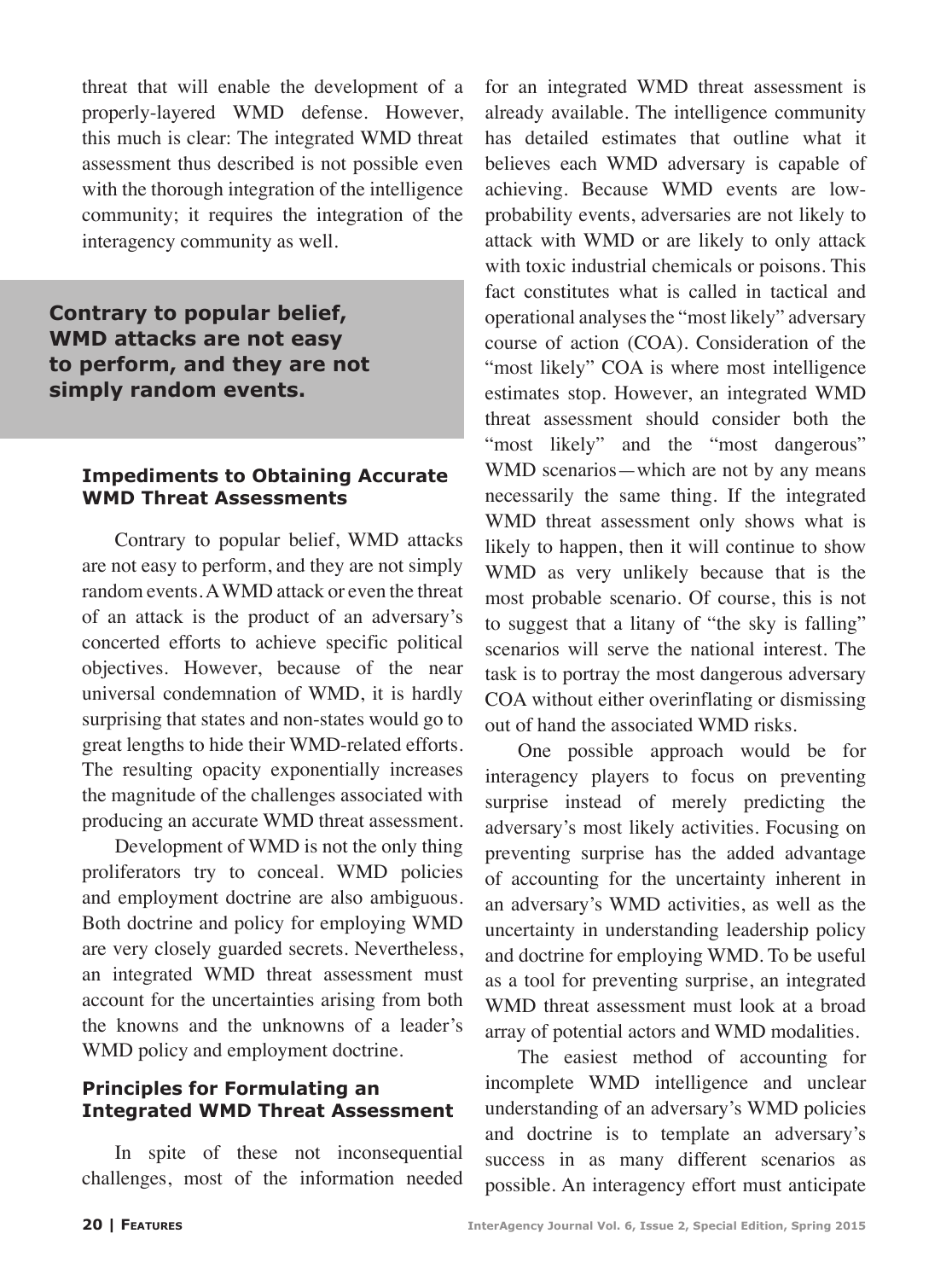an adversary's success to prevent a surprise WMD event. On this account, one is reminded of the conclusions from the 9-11 Commission. The 9-11 Commission's report stated that one of the biggest mistakes of the intelligence community was a "failure of imagination and a mindset that dismissed possibilities."<sup>7</sup> The model that focuses on both the "most likely" and the "most dangerous" courses of adversary action—a staple for tactical military planning—provides a model for the formation of an integrated WMD threat assessment across the interagency. Often, as interagency organizations build their plans, they spend too much time and lose perspective by fixating on questions of which modality is the most dangerous and which actors are the most capable. What is needed is an integrated WMD threat assessment that accounts for the most likely and most dangerous adversary COAs, regardless of how successful those COAs are assessed to be.

## **A Practical Approach to Interagency WMD Planning**

According to open-source information published by Pro-Con, 21 countries (not counting the U.S.) have known or suspected WMD programs.<sup>8</sup> Figure 2, page 22, is based on the Pro-Con analysis of state WMD programs.

There are 13 known WMD programs in 10 countries, including the eight declared nuclear weapon states and three states that are continuing to destroy their declared chemical weapon stockpiles. The remaining 25 programs in 19 countries are only suspected WMD programs, which illustrates that most countries believed to be pursuing WMD try to keep these programs secret. Thus, not counting U.S. programs, there are 21 countries with 36 known or suspected WMD programs. However, this is only part of the threat.

An integrated WMD threat assessment must account for both state and non-state actors. In 2013, the Director of National Intelligence

listed eight terrorist organizations as significant concerns to the U.S. and its interests:

- 1. Al Qaida in the Arabian Peninsula
- 2. Al Qaida-inspired home grown violent extremists
- 3. Core Al Qaida
- 4. Al Qaida Iraq
- 5. Al-Shabaab
- 6. Al-Qa'ida in the Land of the Islamic Maghreb
- 7. Lashkar-e-Tayibba
- $8.$  Hezbollah<sup>10</sup>

# **There are 13 known WMD programs in 10 countries, including the eight declared nuclear weapon states...**

However, the Director of National Intelligence did not list any of these groups as specific WMD concerns—and this in spite of the fact that, in 1998, Osama bin Laden asserted that it was his duty to acquire and employ WMD.<sup>11</sup> It is not definitively known whether the other seven terrorist groups have aggressive WMD programs. Considering the level of effort terrorist groups could go to keep WMD programs secret, it is possible that any of these groups could aspire for, develop, or even employ WMD capabilities without detection by the U.S. and its allies' intelligence organizations. This threat can be expected to continue to increase in the future as chemical and biological technology continues to spread around the globe. This means, all things considered, that all eight terrorist organizations should be accounted for in an integrated WMD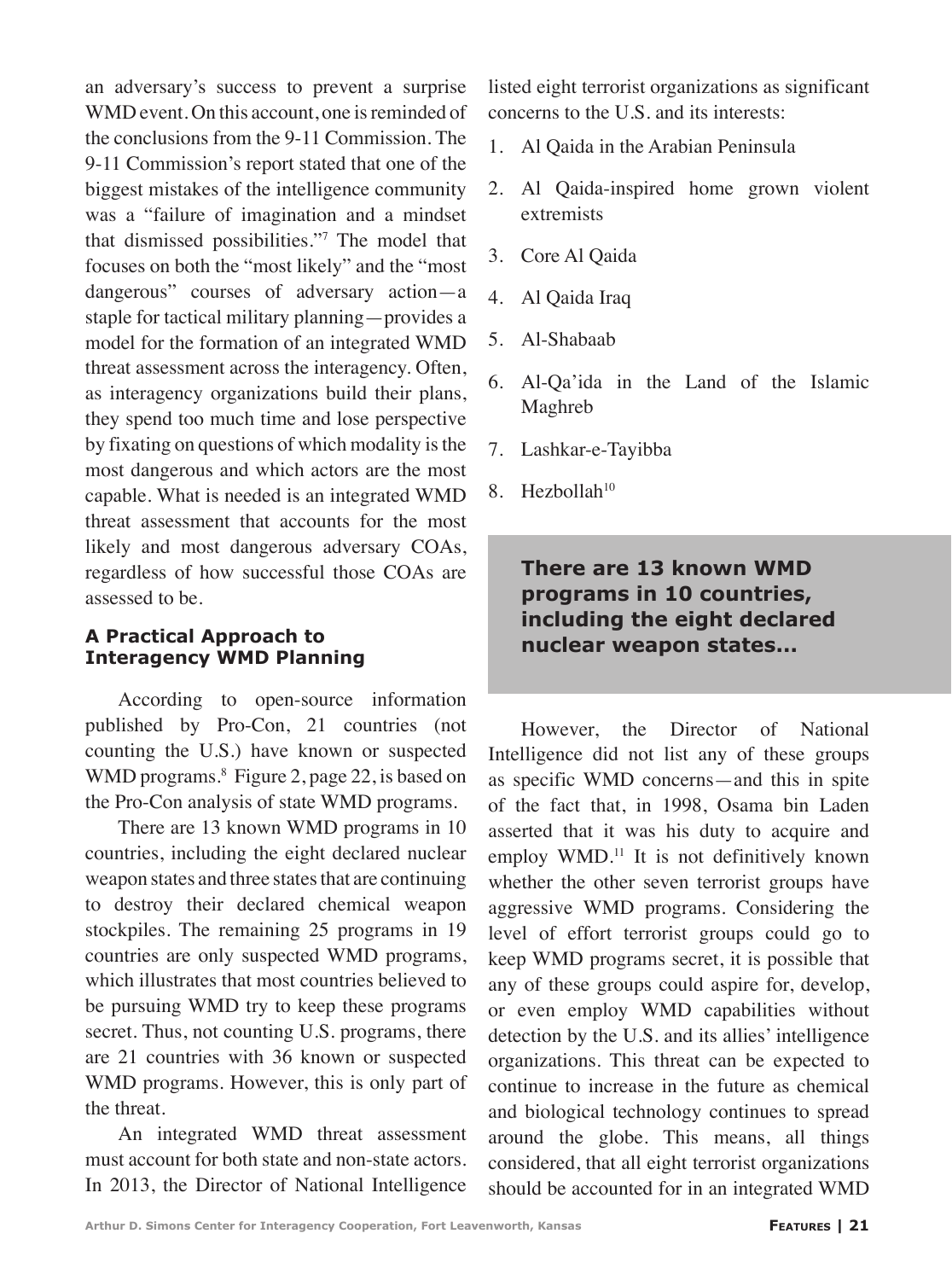| <b>Weapons of Mass Destruction Programs</b>                                                                                                                                                                                                                                                                                                       |                                                                                         |                                                                               |                                                                                                                                                                                     |
|---------------------------------------------------------------------------------------------------------------------------------------------------------------------------------------------------------------------------------------------------------------------------------------------------------------------------------------------------|-----------------------------------------------------------------------------------------|-------------------------------------------------------------------------------|-------------------------------------------------------------------------------------------------------------------------------------------------------------------------------------|
|                                                                                                                                                                                                                                                                                                                                                   | <b>Nuclear</b>                                                                          | <b>Biological</b>                                                             | <b>Chemical</b>                                                                                                                                                                     |
| <b>Known Programs</b>                                                                                                                                                                                                                                                                                                                             | 9                                                                                       | $\overline{0}$                                                                | $\overline{4}$                                                                                                                                                                      |
| <b>Known Countries</b>                                                                                                                                                                                                                                                                                                                            | China<br>France<br>India<br>Israel<br>North Korea<br>Pakistan<br>Russia<br>U.K.<br>U.S. |                                                                               | North Korea<br>$(Syria)^1$<br>$(U.S.)^2$<br>(Russia) <sup>3</sup>                                                                                                                   |
| <b>Suspected</b><br><b>Programs</b>                                                                                                                                                                                                                                                                                                               | $\mathbf{1}$                                                                            | 8                                                                             | 16                                                                                                                                                                                  |
| <b>Suspected</b><br><b>Countries</b>                                                                                                                                                                                                                                                                                                              | Iran                                                                                    | Algeria<br>China<br>Egypt<br>Iran<br>Israel<br>North Korea<br>Russia<br>Syria | Algeria<br>China<br>Egypt<br>India<br>Indonesia<br>Iran<br>Israel<br>Kazakhstan<br>Myanmar<br>Pakistan<br>Saudi Arabia<br>South Africa<br>South Korea<br>Sudan<br>Taiwan<br>Vietnam |
| <sup>1</sup> Syria's declared stockpile has been destroyed. However, reports persist that regime forces continue to<br>employ chlorine gas in contravention of Chemical Weapons Convention obligations.<br><sup>2</sup> The U.S. stockpile is currently being eliminated in accordance with obligations under the Chemical<br>Weapons Convention. |                                                                                         |                                                                               |                                                                                                                                                                                     |

3 The Russian stockpile is currently being eliminated in accordance with obligations under the Chemical Weapons Convention.

#### **Figure 2. Weapons of Mass Destruction Programs9**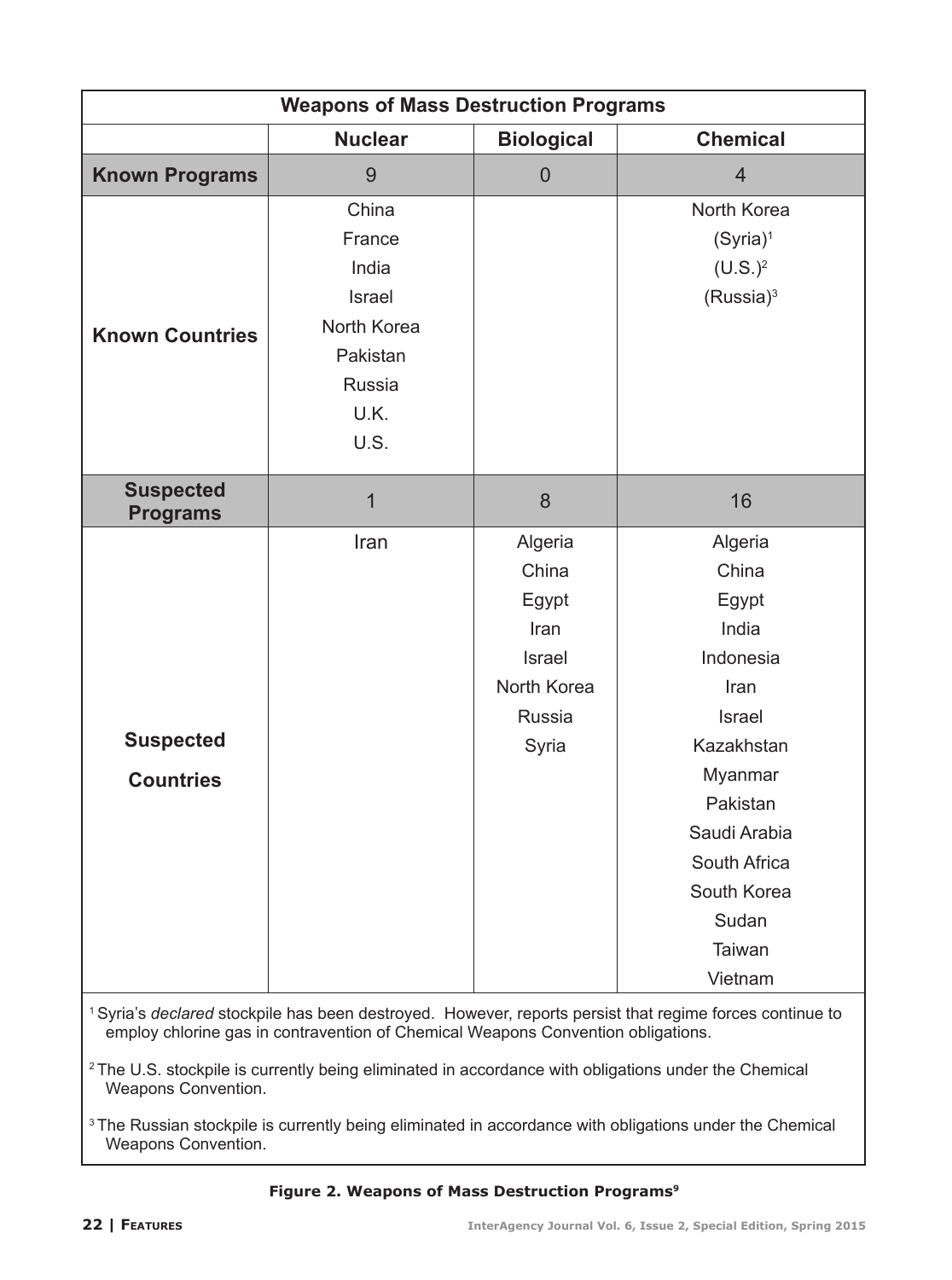threat assessment.

Based on the definition of WMD presented above, all four of the modalities—chemical, biological, radiological, and nuclear—could be exploited by terrorists. Therefore, the integrated WMD threat assessment must include 24 programs and eight terrorist organizations. Nuclear weapons are a special case. It is acknowledged that most terrorist organizations lack the resources to build a nuclear weapon, and that any nation with a nuclear weapon would be reluctant to share it with terrorists. However, as President Obama has stated, violent extremists with nuclear weapons are among the Nation's greatest threats.<sup>12</sup> Additionally, any intelligence in this area is highly classified. For present purposes, therefore, the intelligence community should assume the most dangerous case and include for all four modalities to illustrate the terrorist WMD threat. Therefore, the new total is 29 WMD actors with 68 potential WMD programs.

The WMD "battlespace" encompasses the entire globe, and WMD proliferators may be expected to seek to develop intricate and obscure proliferation networks in order to avoid detection.

After accounting for the truly global dimension of the WMD battlespace, the next step is to formulate the integrated threat assessment itself. Consider the 29 actors and 68 WMD programs. In order to achieve success, each of these adversaries must accomplish the following six essential tasks for each of the programs:

- 1. Decide to pursue WMD to achieve desired goals.
- 2. Develop policy to achieve goals.
- 3. Select modality or modalities (biological, chemical, radiological, or nuclear).
- 4. Acquire WMD (purchase, build, or steal).
- 5. Threaten employment and/or actual employ WMD.
- 6. Exploit the threat or actual employment of WMD to achieve desired goals.

**...all four of the modalities chemical, biological, radiological, and nuclear—could be exploited by terrorists.**

Preparing a complete assessment of the most likely and most dangerous courses of action for each of the 68 WMD programs results in 136 scenarios. Development of 136 detailed scenarios that include all six steps results in a spider web of activities around the entire globe. Again, the primary reason for completing this many permutations is not because any single scenario is likely to occur, but because only by considering the totality of the problem can interagency planners identify critical nodes and develop an integrated plan of multiple layers of defense. Planners can then identify those points where different scenarios overlap, achieving important synergies of effort.

Next, consider the conventional wisdom that "good guys" have to be right 100 percent of the time, but the "bad guys" have to be right only one time to achieve a successful attack. This theory appropriately applies to a singlelayered defense. With only one layer in a defensive plan, the "good guys" do have to be correct 100 percent of the time. However, given the scenario in which there are multiple layers of defense, this is not true. For example, if there are 10 layers in the layered defense and each is only 80 percent likely to successfully prevent an adversary's success, the cumulative chance of success for the entire operation plummets to less than one chance in 10 million. If each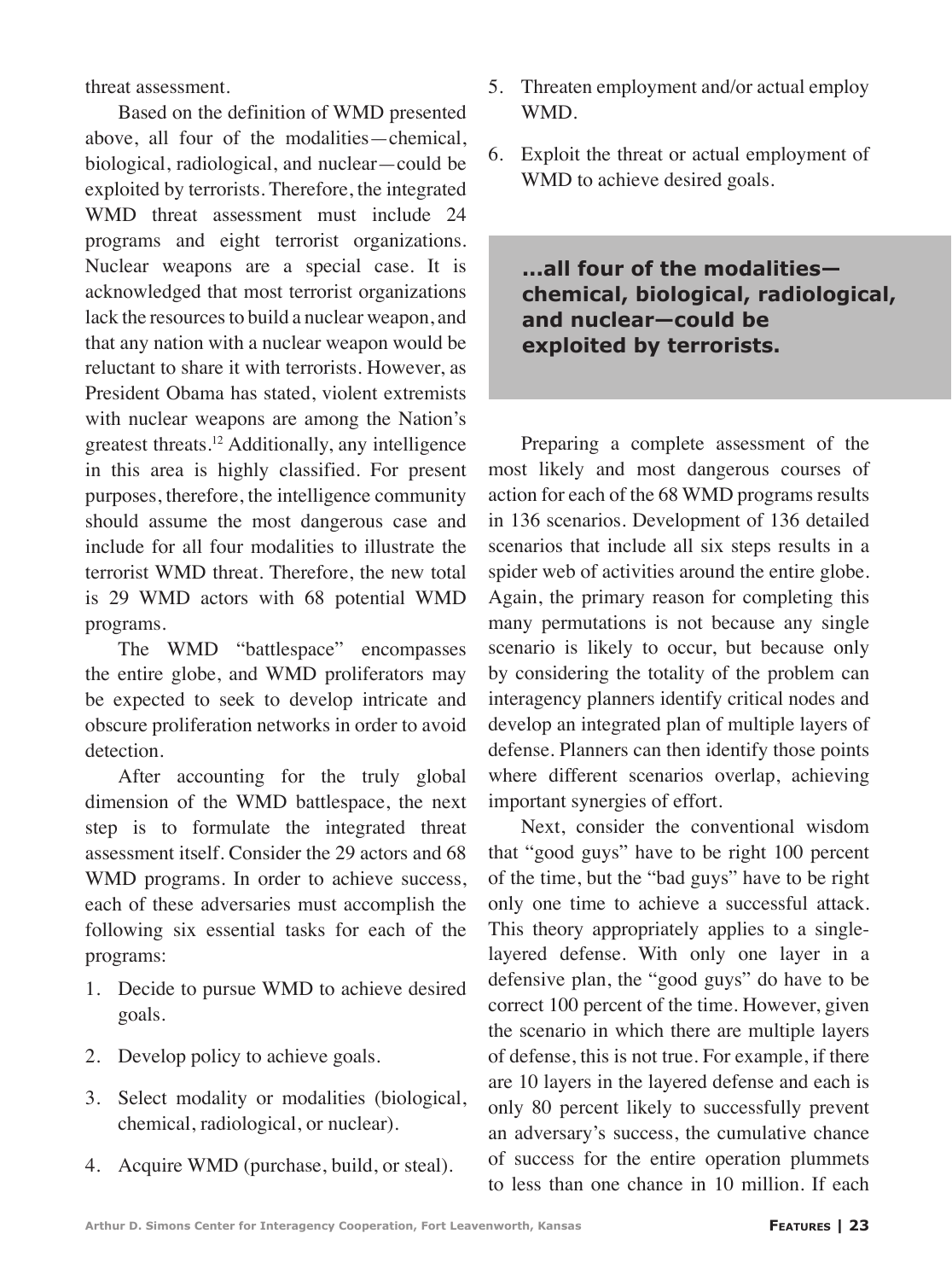layer was improved to 90 percent success, then the adversary's chances of success are reduced to about one chance in 10 billion. This illustrates two important points: (1) the strategy of a layered defense is essential, and (2) in an environment where a single layer of defense is less than 100 percent successful, an integrated approach that employs overlapping interagency defensive layers will strengthen the less than perfect defense layer within a single agency. This approach will allow each layer to perform at its maximum potential.

**The U.S. does not need an impenetrable WMD defense. The U.S. needs enough good layers of defense integrated across the interagency communities to reduce the chances of an adversary's success to negligible levels.**

> The U.S. does not need an impenetrable WMD defense. The U.S. needs enough good layers of defense integrated across the interagency communities to reduce the chances of an adversary's success to negligible levels.<sup>13</sup> The task of the integrated WMD threat assessment, therefore, would be to consider not only the WMD threat writ large, but also the threats that would impinge upon the success of each defensive layer. For example, each time the adversary is able to completely circumvent a single layer, chances of success steadily improve. Similarly, if an adversary determines his chances are only one in a billion, he may adopt a strategy of flooding the field with millions of inexpensive attempts to penetrate the defense. This is similar to the typical lottery held in many states today. The chance that any single person will win the lottery is one chance

in a billion. Nevertheless, the credibility of the lottery hinges on the proposition that someone will eventually win the jackpot.

By taking a layered-defense approach that is coordinated across agencies, potential vulnerabilities become less vulnerable due to defensive checks and balances, enabling success where it may have been threatened in the absence of a layered-defense approach. Consider the U.S. investment in radiological detection. Today, funding provides coverage of all of the most likely routes into the country. By taking a layered-defense approach, providing coverage of 100 percent of the border becomes unnecessary. Likewise, efforts to produce the perfect solution in other areas are not necessary. Using the best technology available today at the critical nodes can achieve more success than the never-ending pursuit of a single, perfect, or comprehensive solution. Rather, an integrated WMD threat assessment that truly accounts for both the most likely and most dangerous COAs will favor adding more defensive layers and adding them more intelligently—from multiple agencies at critical nodes instead of a perfect solution from a single agency or allied nation. Indeed, the approach advocated here is similar to massing combat power at obstacles in order to achieve success. It emphasizes the comprehensive inclusion of all available tools—technical detection, human intelligence collection, all source analysis, law enforcement, non-proliferation regimes, and other methods of massing counter WMD capabilities at the critical nodes—instead of millions (or billions) of dollars on a single perfect detector that might never meet its desired objective.

Creation of an integrated WMD threat assessment provides one additional advantage to the U.S. government. It provides a useful yardstick for measuring the effectiveness of the "active, layered, defense in depth" called for in the WMD strategy.<sup>14</sup> It empowers each agency and department to act within its own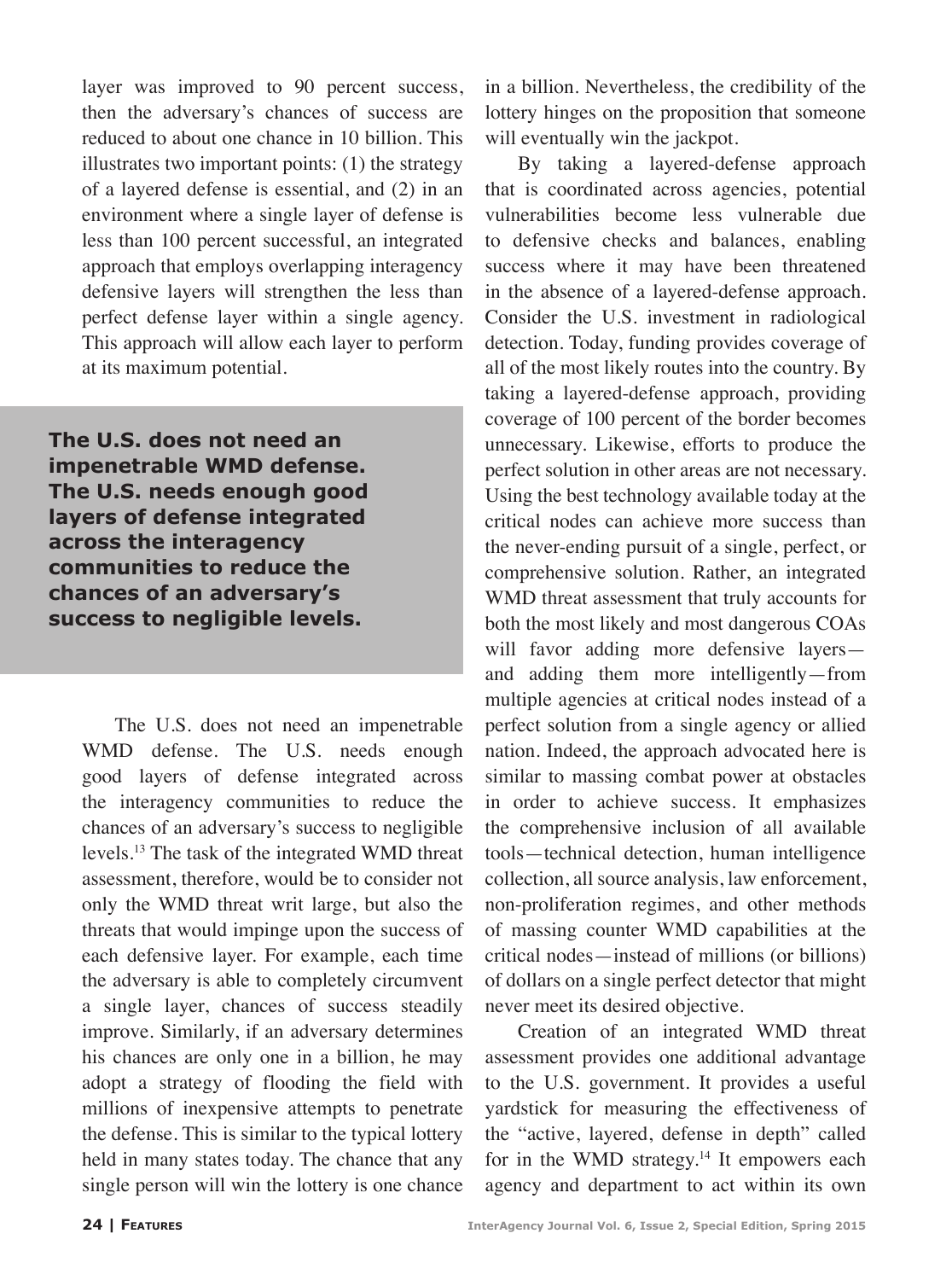resources and authority while simultaneously illuminating scenarios and critical nodes where improvements can be made, which provides the President and Congress with the ability to see how competing programs within the federal government address specific threats. It also helps identify unnecessary duplication of effort. It avoids trying to determine which adversary actor will succeed first with which of the different modalities, which makes the measure of effectiveness how many scenarios and critical nodes are addressed by agencies and departments across the interagency.

An integrated threat assessment shows how each adversary is most likely to succeed in completing its WMD program, selecting a target, employing the weapon, and exploiting the results of the attack or threat. Because the devil is in the details, this model must be as detailed as possible. If states or terrorists have access to certain materials, facilities, or experts, the integrated WMD threat assessment must include the portions in the template that are known, suspected, and unknown. It must include the entire chain of events from considering the pursuit of WMD, through exploitation of a WMD threat or event. It must be done for all 68 WMD programs and 28 actors with WMD aspirations. Note that this has to be done in spite of the fact that U.S. intelligence is limited and it is ultimately impossible to know with certitude what an adversary's next step will be. This level of detail is important because every situation is different. Fleshing out each potential adversary's different paths will allow the interagency to build a global template of potential paths for WMD. This global template will help account for the fact that the data input to the integrated WMD threat assessment may be either incomplete or inaccurate or both. This template will allow the U.S. to plan for situations for which it may not have all the answers and can only postulate additional WMD-event locations. Only by planning for an adversary's

success without perfect intelligence can the U.S. build an adequate defense that is layered across the spectrum of potential adversarial actions.

The next issue is how to build a layered and integrated WMD defensive plan that addresses 136 scenarios. On the surface, this may seem like an almost insurmountable task. However, the solution is to use the 136 scenarios to identify critical nodes. Critical nodes are the points where the 136 scenarios cross paths. A critical node could be, for example, crossing the physical boarder of the U.S. with WMD components or weapons, gaining access to

**An integrated threat assessment shows how each adversary is most likely to succeed in completing its WMD program, selecting a target, employing the weapon, and exploiting the results of the attack or threat.**

the precursors or seed stock necessary for building chemical or biological weapons, or recruiting technical experts from universities with vulnerable student populations. When considering the activities of 29 actors with a potential of 68 programs, critical nodes can be identified as the spots on the integrated WMD threat assessment where multiple scenarios cross the same point. The more threat scenarios that cross the same point, the more important the critical node becomes. Identifying critical nodes provide a prioritized list of the most important locations for implementing the layered defense. Careful analysis of these critical nodes is important because once the intelligence community correctly identifies these nodes, the entire interagency can—and must—use the same integrated threat assessment to build a layered U.S. defensive plan, which will allow planners to create a layered defense that looks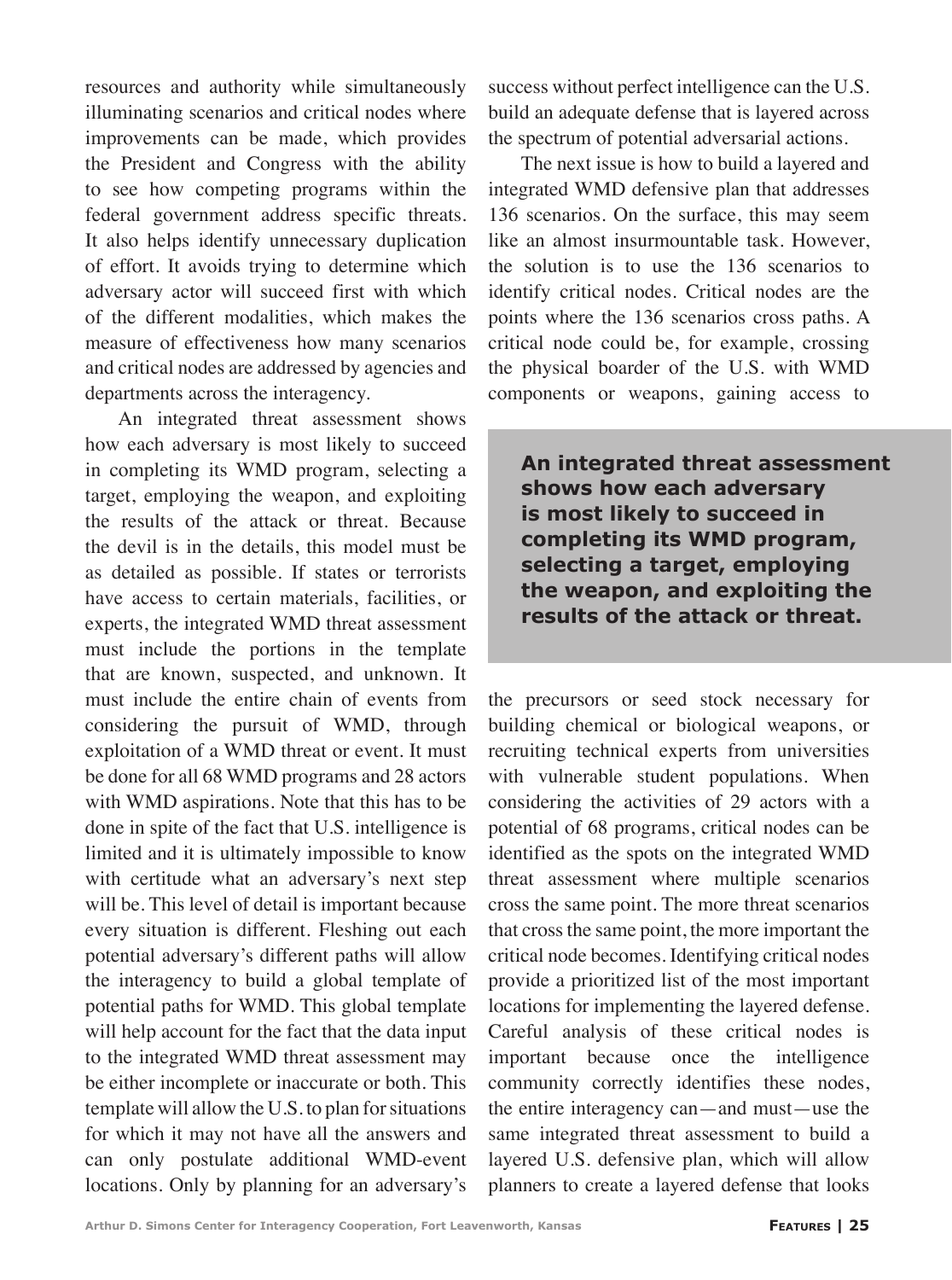at the entire spectrum of threat activities instead of simply funding the next new idea. Only when the entire interagency uses the same integrated threat assessment can it prevent the exploitation of seams.

Of course, there always exists the potential for a "wild card"—that a country with a known WMD program could simply give a WMD capability to a terrorist organization with instructions to employ the weapon against the U.S. or its interests. To prevent this type of surprise, the intelligence community should supplement the 136 scenarios with additional analysis to show how the most likely proliferation countries might give WMD to specific WMD actors and what guidance these proliferators might give to the actors to achieve mutual goals. Because this is likely to occur where goals overlap, the 136 scenarios already created probably cover these potential activities. For example, if country A chose to give WMD to terrorist B, the most likely targets would be within terrorist B's current operational range and would target locations where terrorist B and country A's interests overlap. The main difference with a "wild card" scenario is the speed with which it could present itself. Therefore, scenarios where terrorist's and WMD state's objectives overlap must include an alternative accelerated timeline in order to account for the "wild card" scenario.

At every turn, planners must not fixate on the integrated WMD threat assessment to the point that it generates "group think." Indeed, there is a danger that analysts could create critical nodes by simply applying the same template to multiple organizations. For instance, recent reports of Ebola outbreaks in Africa could potentially be exploited by every actor seeking a biological weapon capability. In reality, only organizations close to an outbreak with appropriate technical expertise and potential access to research facilities are likely to succeed. For these and many other reasons, each integrated WMD threat assessment must look for the most likely and most dangerous COAs for each individual state and non-state actor as the threat pertains to the U.S. This approach avoids the argument of only addressing one agency's favorite threat or modality. By the same token, the approach suggested herein enables each element of the U.S. interagency to tackle the problem within the context of each agency's respective areas of responsibility and resources.

#### **Conclusion**

Because the potential impact of an adversary's use of WMD is so great, the issues are so complex, and so many organizations are involved in the effort, there are no simple solutions. The challenge is compounded by the fact that terrorists and nation states pursuing WMD go to great lengths to hide their efforts. Competing budget priorities, compartmented intelligence information, and concern over encroachments upon civil liberties further complicate the problem.

This much is clear: the U.S. needs a more comprehensive integrated WMD threat assessment in order to account for the uncertainty inherent in tracking adversary efforts to acquire, threaten, or employ WMD. In order to prevent surprise, the intelligence community must prepare a common set of threat scenarios for interagency planners to prepare integrated and layered defenses at critical nodes. Critical nodes are identified by looking at an extensive list of threat scenarios and identifying the locations where multiple scenarios overlap. This method will help to empower interagency planners and enable them to develop an "active, layered, defense in depth."<sup>15</sup> Each agency can analyze its investment strategy to identify the investment level that provides the most capability at critical nodes. It will also enable each agency to avoid the negative effects of diminishing returns on investments focused on achieving a perfect solution at any single node. Only by accepting a common integrated threat assessment can the interagency build multiple, layered defenses without